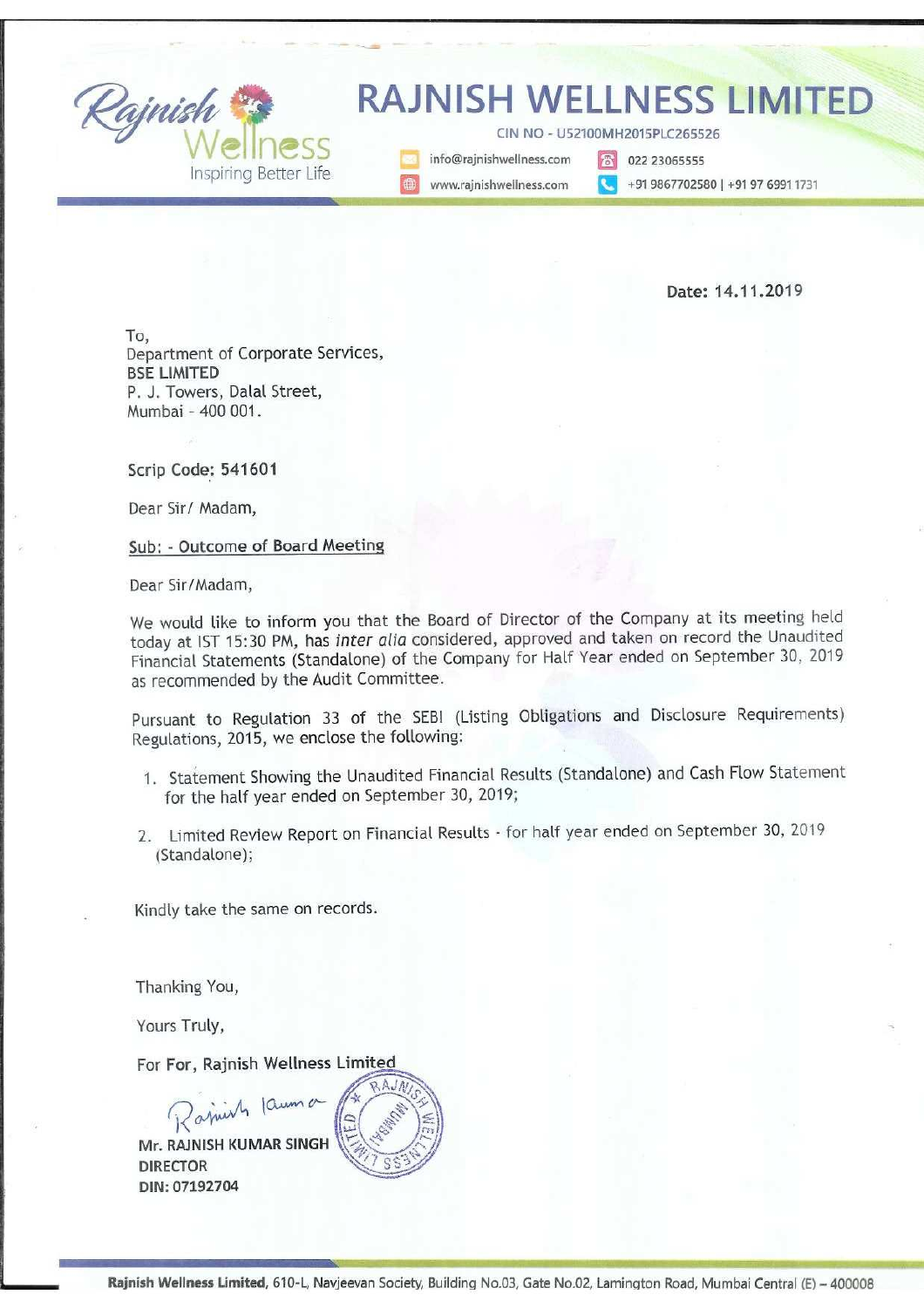# Ashok Choudhary & Associates Ashok Choudhary & Associates<br>Chartered Accountants

Chartered Accountants

3/911 Navjivan Society Cell: 90296-80259

Mumbai - 400 008

Lamington Road E Mail: ashok.c.ca@gmail.com

# Independent Auditor's Review Report on Unaudited Half Yearly Standalone Financials Results of Rajnish Wellness Limited in Pursuant to the Regulation 33 of the SEBI (Listing Obligations and Disclosure Requirements) Regulations, <sup>2015</sup>

To The Board of Directors, RAJNISH WELLNESS LIMITED,

We have received the accompanying statement of unaudited Standalone financials result of RAJNISH WELLNESS LIMITED ('the Company') for the Half Year ended 30<sup>th</sup> September, 2019 ('the statement'), being submitted by the company pursuant to the requirement of Regulation 33 of the SEBI (Listing Obligations and Disclosure Requirements) Regulations, 2015, as modified by Circular No. CIR/CFD/CMD1/44/2019 dated 29th March, 2019.

This statement is the responsibility of the Company's Management and approved by the Board of Directors/Committee of Board of Directors, has been prepared in accordance with the recognition and measurement principles laid down in Accounting Standard 25 Interim Financial Reporting (AS 25), prescribed under section 133 of the Companies Act 2013, read with relevant rules issued there under and other accounting principles generally accepted in India. Our responsibility is to issue a report on the Statement based on our review.

We conducted our review in accordance with the Standard on Review Engagements (SRE) 2410, Review of Interim Financial Information Performed by the Independent Auditor of the Entity, issued by the Institute of Chartered Accountants of India. This standard requires that we plan and perform the review to obtain moderate assurance as to whether the financial statements are free from material misstatement. A review is limited primarily to inquiries a company personnel and analytical procedures applied to financial data and thus provide less assurance than an audit. We have not performed an audit and accordingly, we do not express an audit opinion. and Standalone financials result of<br>the Half Year ended 30<sup>th</sup> September,<br>the Half Year ended 30<sup>th</sup> September,<br>ossure Requirements) Regulations, 2015,<br>ed 29<sup>th</sup> March, 2019.<br>magement and approved by the Board of<br>counting

Based on our review conducted as stated above, nothing has come to our attention that causes us to believe that the accompanying statement, prepared in accordance with the aforesaid Indian accounting standards and other accounting principles generally accepted in India, has not

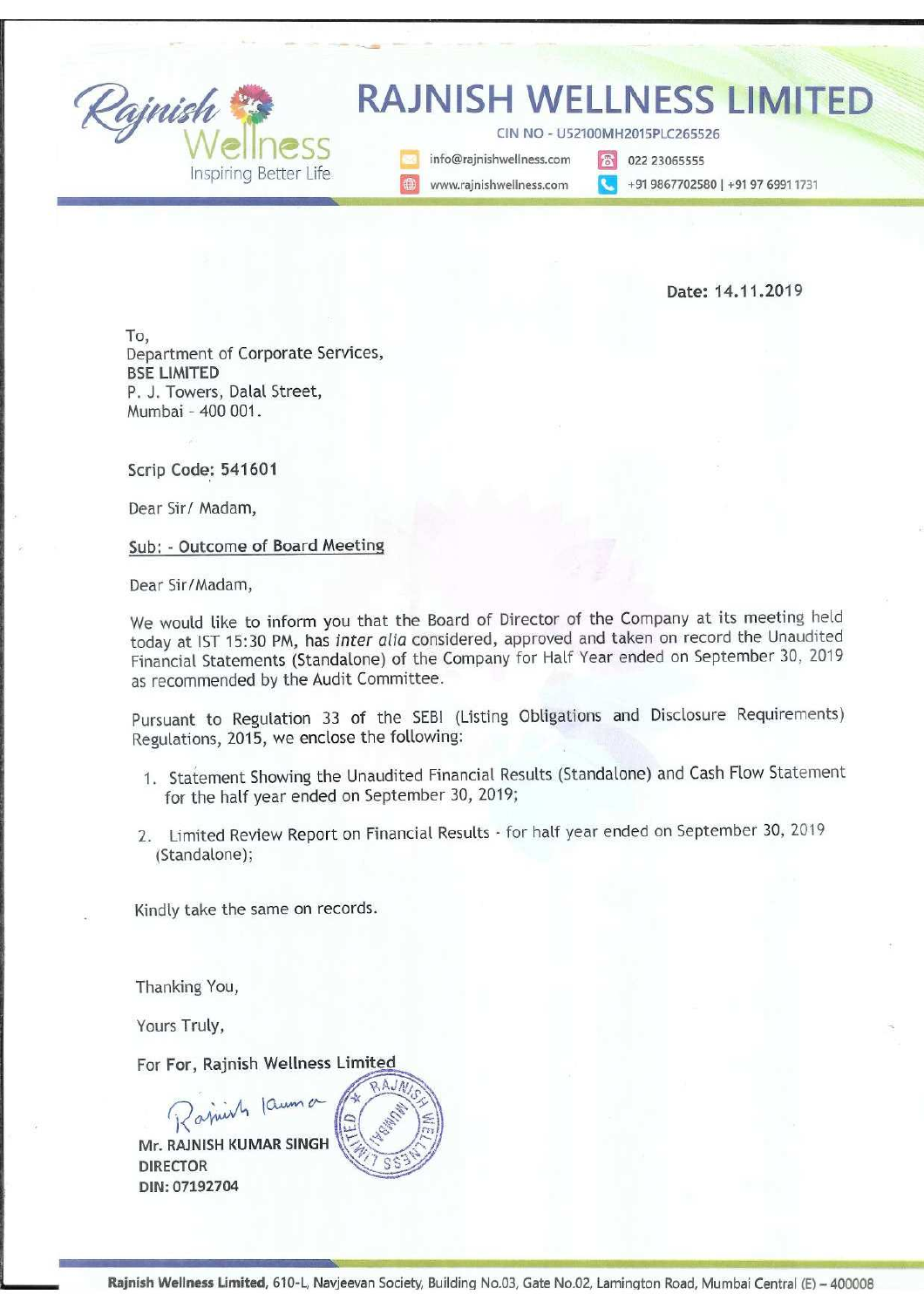disclosed the information required to be disclosed in terms of Regulation 33 of SEBI (Listing Obligations and Disclosure Requirements) Regulations, 2015, as modified by Circular No. CIR/CFD/CMD1/44/2019 dated 29<sup>th</sup> March, 2019 including the manner in which it is to be disclosed, or that it contains any material misstatement.

We have reviewed the financial results and the other information presented in accordance with Accounting Standard 25 Interim Financial Reporting (AS 25) for the half year ended 30% September, 2019 and have been presented solely on the basis of information compiled by the management.

> For Ashok Choudhary & Associates Chartered Accountants FRN No. 130405W

OHARY O NOOD Chartered<br>Accountant Ashok Choudhary MUMBA Proprietor

Membership No: 046679 UDIN: -----------------

Place: Mumbai 19049976AAAAKE 2675 Place: Mumbai<br>Date: 14.11.2019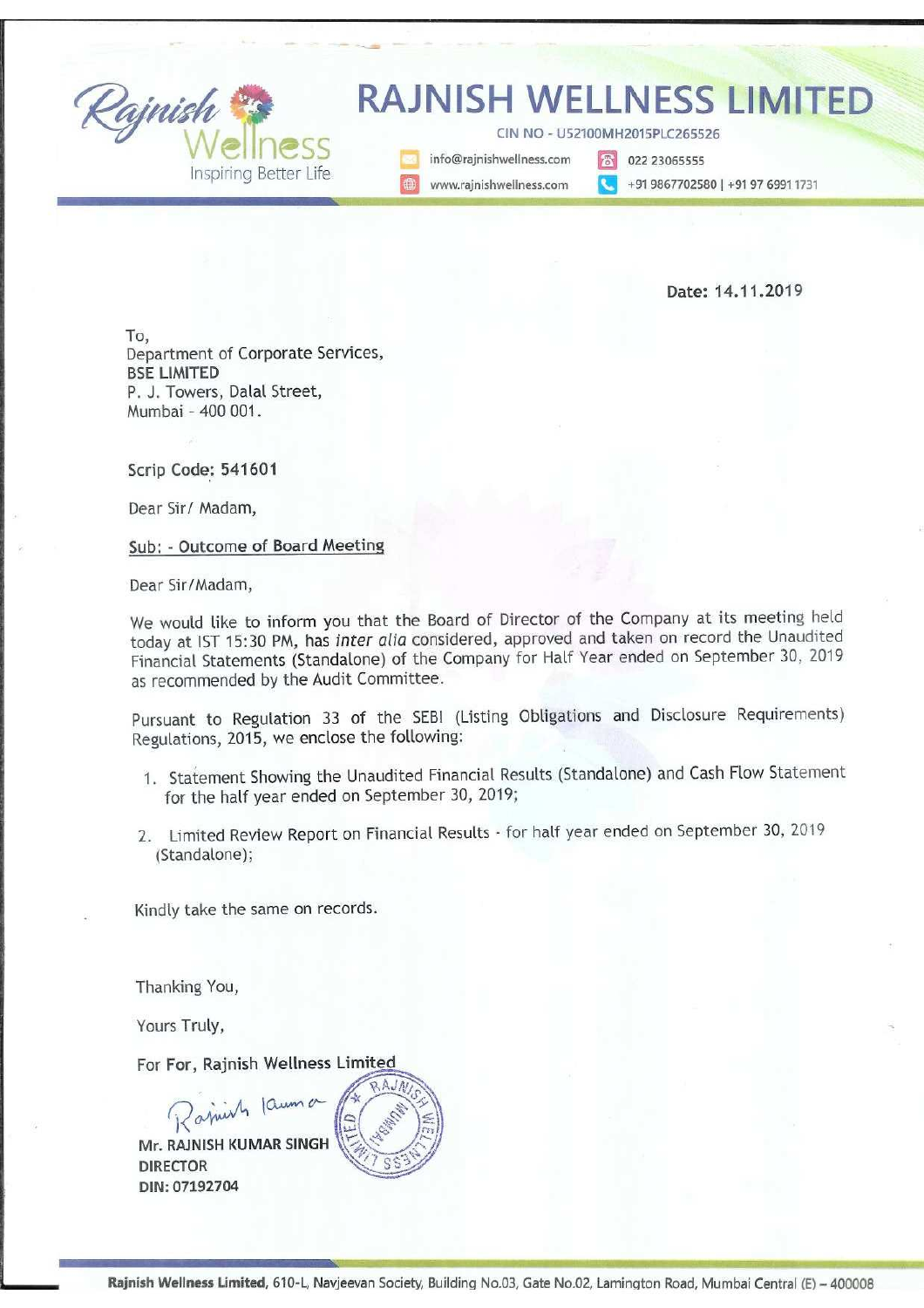### RAJNISH WELLNESS LIMITED

(Formerly known as "Rajnish Hot Deals Private Limited") Corporate Identification Number : L52100MH2015PLC265526 RAJNISH WELLNESS LIMITED<br>(Formerly known as "Rajnish Hot Deals Private Limited")<br>Corporate Identification Number : L52100MH2015PLC265526<br>Statement of Unaudited Financial Results for the Half Year ended 30th

|                      | <b>RAJNISH WELLNESS LIMITED</b><br>(Formerly known as "Rajnish Hot Deals Private Limited")                         |                                              |                          |                             |                              |                              |
|----------------------|--------------------------------------------------------------------------------------------------------------------|----------------------------------------------|--------------------------|-----------------------------|------------------------------|------------------------------|
|                      | Corporate Identification Number : L52100MH2015PLC265526                                                            |                                              |                          |                             |                              |                              |
|                      |                                                                                                                    |                                              |                          |                             |                              |                              |
|                      | Statement of Unaudited Financial Results for the Half Year ended 30th September, 2019 (Limited Review by Auditors) |                                              |                          |                             |                              |                              |
|                      |                                                                                                                    |                                              |                          |                             |                              | ln                           |
| Sr. No.              |                                                                                                                    | <b>Half Year Ended</b><br>For the Year Ended |                          |                             |                              |                              |
|                      | Particulars                                                                                                        | 30.09.2019<br>Unaudited                      | 31.03.2019<br>Audited    | 30.09.2018                  | 31.03.2019                   | 31.03.2018                   |
|                      |                                                                                                                    | (CY H1)                                      | (LY H2)                  | Audited<br>(CY H1)          | Audited<br>FY 18-19          | Audited<br>FY 17-18          |
| -1                   | <b>Revenue from Operations</b>                                                                                     |                                              |                          |                             |                              |                              |
|                      | Net Sales/Income from Operations                                                                                   | 7,18,07,947                                  | 23, 25, 21, 388          | 18,41,51,859                | 41, 66, 73, 247              | 27,49,63,992                 |
|                      | (Net of excise duty)                                                                                               |                                              |                          |                             |                              |                              |
| П.                   | Other Income                                                                                                       | 2,10,980                                     | 26,40,759                | 2,98,760                    |                              |                              |
| Ш                    | Total Revenue(I+II)                                                                                                | 7,20,18,927                                  | 23,51,62,147             | 18,44,50,619                | 29,39,519<br>41,96,12,766    | 1,15,22,982<br>28,64,86,974  |
| ${\sf IV}$           | Expenses                                                                                                           |                                              |                          |                             |                              |                              |
|                      | (a) Cost of Materials consumed                                                                                     |                                              |                          |                             |                              |                              |
|                      | (b) Purchase of stock-in-trade                                                                                     | 21,87,654                                    | 4,40,73,037              | 10,26,62,676                | 14,67,35,713                 | 8,92,61,546                  |
|                      | (c) Changes in inventories of finished goods,                                                                      |                                              |                          |                             |                              |                              |
|                      | work-in progress and stock-in-trade                                                                                | 1,90,74,980                                  | 3,79,439                 | 85,87,485                   | $-82,08,045$                 | 1,40.38.311                  |
|                      | (d) Employee benefits expense                                                                                      | 36,07,501                                    | 73,03,696                | 47,33,862                   | 1,20,37,558                  | 1,00.23.424                  |
|                      | (e) Finance Cost                                                                                                   | 50,39,116                                    | 45,84,473                | 41,95,377                   | 87,79.850                    | 76.23.447                    |
|                      | (f) Depreciation and amortisation expense                                                                          |                                              |                          |                             |                              |                              |
|                      | (g) Other expenses                                                                                                 | 6,26,519<br>4,33,72,780                      | 1,20,344<br>12,57,31,002 | 5,21,534                    | 6,41,878                     | 5,26,065                     |
|                      | <b>Total Expenses</b>                                                                                              | 7,39,08,550                                  | 18,21,91,991             | 7,51,94,272<br>17,87,20,236 | 20,09,25,274<br>36,09,12,227 | 12,86,45,046<br>25,01,17,840 |
|                      |                                                                                                                    |                                              |                          |                             |                              |                              |
|                      | Profit (Loss) before exceptional and                                                                               |                                              |                          | 57,30,383                   | 5,87,00,539                  | 3,63,69,134                  |
| $\mathbf V$          | extraordinary Items and tax(III-IV)                                                                                | $-18,89,623$                                 |                          |                             |                              |                              |
| VI                   | <b>Exceptional Items</b>                                                                                           |                                              | 5,29,70,156              |                             |                              |                              |
|                      | Profit (Loss) before extraordinary items and                                                                       |                                              |                          |                             |                              |                              |
| VII                  | tax (V-VI)                                                                                                         | (18,89,623.1)                                | 5,29,70,156              | 57,30,383                   | 5,87,00,539                  | 3,63,69,134                  |
| VIII                 | Extraordinary items                                                                                                |                                              |                          |                             |                              |                              |
| 1X<br>$\pmb{\times}$ | Profit (Loss) before tax (VII - VIII)<br><b>Tax Expenses</b>                                                       | (18, 89, 623.1)                              | 5,29,70,156              | 57,30,383                   | 5,87,00,539                  | 3,63,69,134                  |
|                      | (a) Current Tax                                                                                                    |                                              |                          |                             |                              |                              |
|                      | (b) Excess Provision of Tax of earlier years                                                                       |                                              | 1,47,31,705              | 17,00,000                   | 1,64,31,705                  | 1,20,94,798                  |
|                      | (c) Deferred Tax                                                                                                   | $-85,777$                                    | $-1,86,196$              | 1,04,575                    | (81, 620)                    |                              |
| XI                   | Net Profit (Loss) for the period (IX - X)                                                                          | $-18,03,846$                                 | 3,84,24,646              | 39,25,808                   | 4,23,50,454                  | $-64,339$<br>2,43,38,675     |
|                      |                                                                                                                    |                                              |                          |                             |                              |                              |
| XII                  | Paid-up equity share capital (Face Value: Rs.<br>$10/-$ each)                                                      |                                              |                          |                             |                              |                              |
|                      |                                                                                                                    | 46,73,700                                    | 43,45,442                | 46,73,700                   | 43,45,442                    | 3,41,25,000                  |
| XIII                 | <b>Earnings Per Share</b><br>Basic and diluted                                                                     |                                              |                          |                             |                              |                              |

Notes to the Financials Results for the Year ended 30th September, 2019

1 The Financals results have been prepared in accordance with the Generally Accepted Accounting Standards as notified under section Companies Act 2013 ("Act"), read there under and other accounting principles generally accepted in India as amended in India from time to time.

The above Financials Results and Statement of Assets and Liabilities were revived by the Audit Committee and approved by the Board of<br>2 Directors as their respective meetings held on 14th November, 2019<br>The compan does not

4 Figures of previous year / period have been regrouped / recast whereever necessary, in order to make them comparable

Place: Mumbai Date: 14/11/2019 For and on Behalf of Rajnish Wellness Limited

> I.  $\frac{1}{2}$

Kahar Reg Rajnishkumar Singh<br>Managing Director<br>(DIN:07192704)